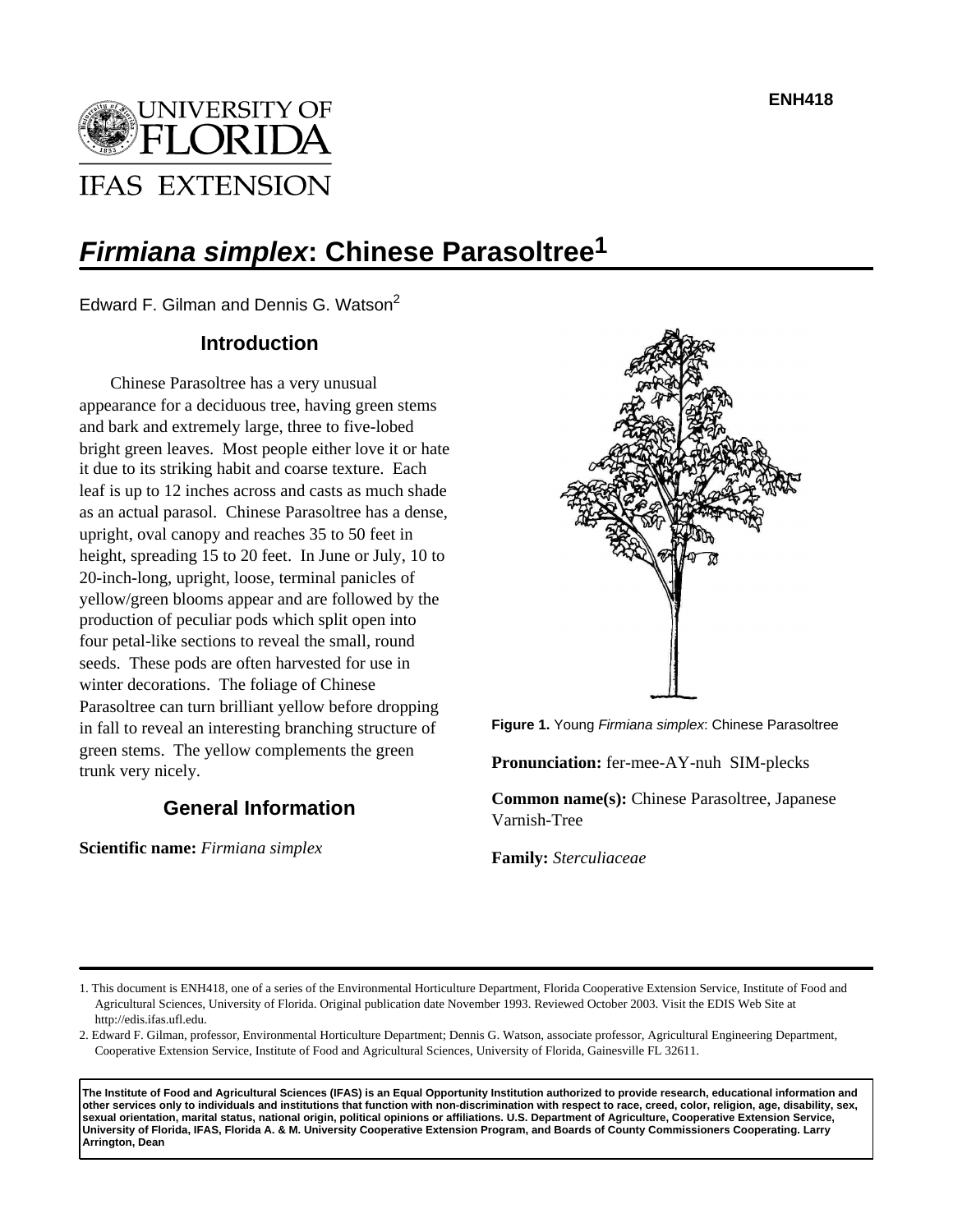**USDA hardiness zones:** 7A through 9B (Fig. 2)

**Origin:** not native to North America

**Uses:** specimen; highway median; shade

**Availability:** somewhat available, may have to go out of the region to find the tree

**Leaf type:** simple

**Leaf margin:** lobed, undulate

**Leaf shape:** star-shaped



**Figure 2.** Range

# **Description**

**Height:** 30 to 50 feet

**Spread:** 15 to 30 feet

**Crown uniformity:** irregular

**Crown shape:** upright/erect, oval

**Crown density:** moderate

**Growth rate:** fast

**Texture:** coarse

## **Foliage**

Leaf arrangement: alternate (Fig. 3)

**Leaf venation:** palmate **Leaf type and persistence:** deciduous **Leaf blade length:** 4 to 8 inches, 8 to 12 inches **Leaf color:** green **Fall color:** yellow **Fall characteristic:** showy **Flower Flower color:** yellow, white/cream/gray **Flower characteristics:** showy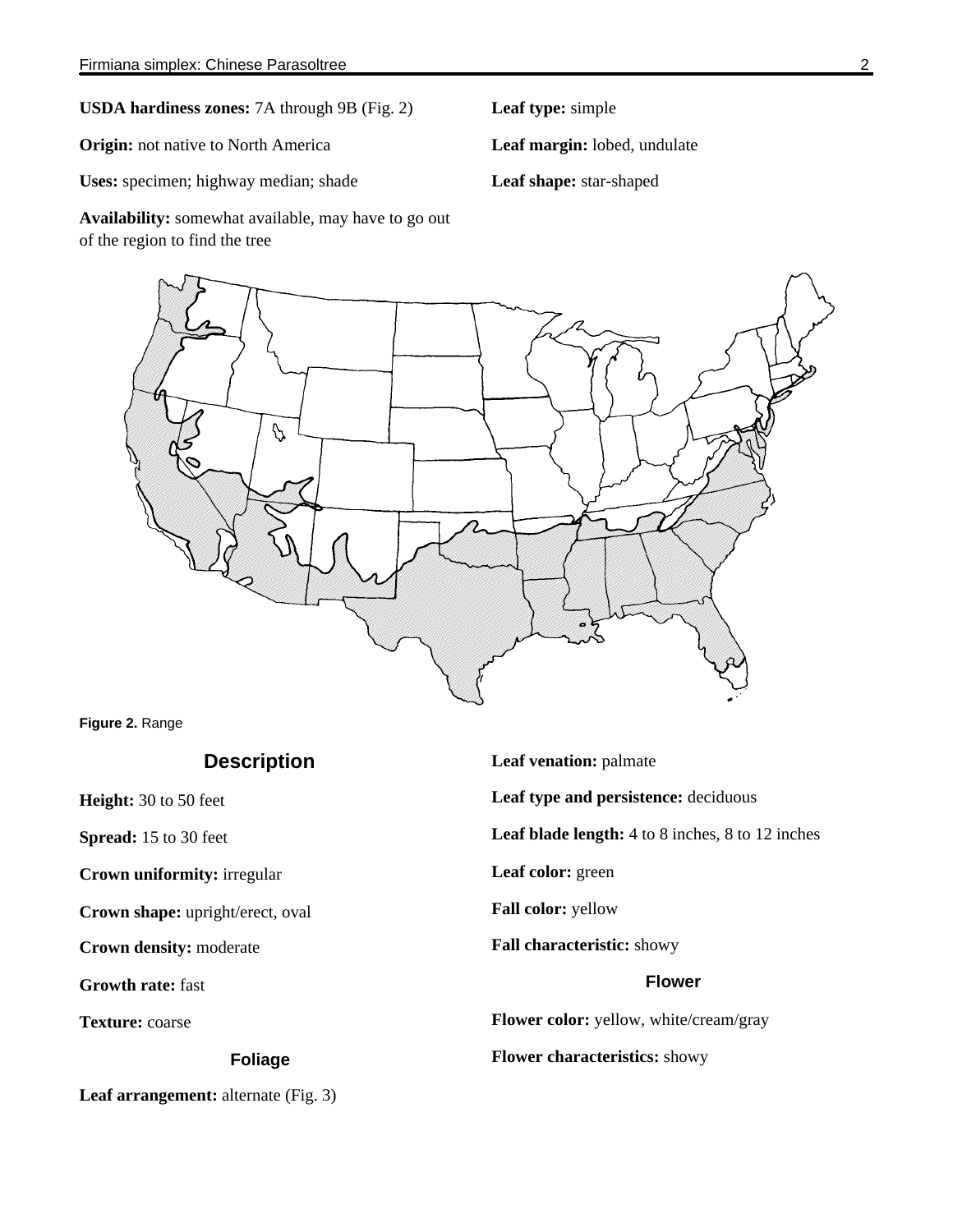## **Fruit**

**Fruit shape:** elongated, oval

**Fruit length:** less than .5 inch

**Fruit covering:** dry or hard

**Fruit color:** green, tan

**Fruit characteristics:** does not attract wildlife; showy; fruit/leaves a litter problem

## **Trunk and Branches**

**Trunk/bark/branches:** branches don't droop; showy; typically one trunk; thorns

**Pruning requirement:** needed for strong structure

**Breakage:** susceptible to breakage

**Current year twig color:** gray, green

**Current year twig thickness:** thick

**Wood specific gravity:** unknown

### **Culture**

Light requirement: full sun, partial sun or partial shade

**Soil tolerances:** clay; sand; loam; acidic; alkaline; well-drained

**Drought tolerance:** high

**Aerosol salt tolerance:** unknown

### **Other**

**Roots:** can form large surface roots

**Winter interest:** yes

**Outstanding tree:** yes

**Invasive potential:** invasive non-native

**Ozone sensitivity:** unknown

**Verticillium wilt susceptibility:** unknown

Pest resistance: free of serious pests and diseases





# **Use and Management**

The tree appears "out of place" to some horticulturists but many people enjoy the dramatic impact one or several of these trees can have on a landscape. The tree lends a tropical effect and is probably best used only occasionally as a specimen. It could be tried as a street tree on a small scale but may be objectionable due to the so-called messy nature of the tree. Leaves are large, decompose slowly and blow around in the landscape after they fall. Falling fruits also contribute to the mess but they are dry. The tree looks a bit scraggly in winter with old flower stalks persisting on the branch tips. There is a tree in Raleigh, North Carolina which is 45 feet tall with an 18-inch-diameter trunk and still growing. But on many sites, count on about 30-years of service unless located in an area with lots of soil space and pruned regularly to develop good form.

Branches can be poorly attached to the trunk so be sure that branches grow no larger than about half the diameter of the trunk. This will help ensure a stronger attachment to the tree. Roots often grow